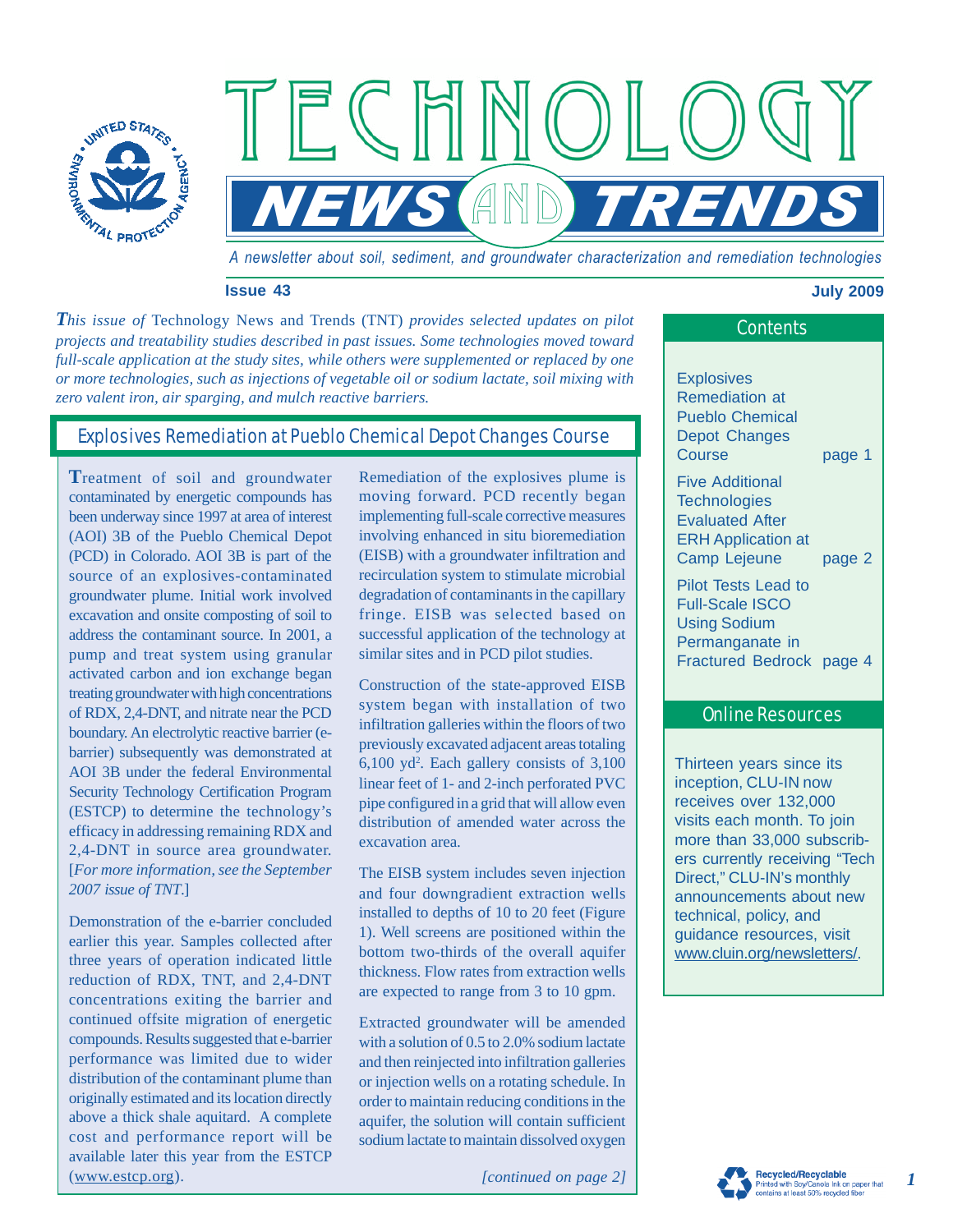

#### *[continued from page 1]*

content below 1.0 mg/L. Pulsed injection will be conducted to allow flushing of the screen with recirculated groundwater between pulses, thereby minimizing biological growth on the screen and preventing associated biofouling.

The infiltration and injection recirculation system will be housed in a weatherproof enclosure and will consist of an influent tank, carbon substrate tank, pumps, sampling ports, and instrumentation with various fittings. The system will be built to recirculate groundwater via the injection pump or in a closed-loop

mode with recirculation accomplished solely by the extraction well pump.

A nutrient solution containing carbon, nitrogen, and phosphorous in a 100:10:1 ratio also will be injected into the subsurface, either as part of the sodium lactate amendment or through separate events as warranted by groundwater nutrient conditions. The single set of extraction wells will maintain hydraulic control of sodium lactate solution as well as surface infiltration of carbon substrate solution.

Injection currently is scheduled to begin in July 2009 and continue for a minimum

*Figure 1. Six of the seven wells used for sodium lactate injections at the PCD are situated directly within infiltration galleries that recirculate amended groundwater across the contamination hot spot.*

> of 36 months. Recirculation and/or sodium lactate and nutrient addition may be extended or shortened following review of each quarterly monitoring event. Lactate recirculation will be considered complete and the system will be shut down when regulatory sitespecific groundwater cleanup goals are met. During the post-recirculation stage, contaminants are expected to continue to degrade while groundwater moves under the regional gradient and additionally contacts accumulated explosives-degrading bacteria. Regulatory closure will be achieved once concentrations for contaminants of concern remain below specified cleanup levels at compliance points for three consecutive years after the remedy is complete. Cleanup requirements for RDX and 2,4-DNT are 0.825 µg/L and 0.1328 µg/L, respectively, based on risk-based groundwater cleanup levels specified by the State.

> *Contributed by Chris Pulskamp, PCD (christopher.pulskamp@us.army.mil or 719-549-4252), and Andrew Ellison, Shaw Group (andrew.ellison@shawgrp.com or 720-554-8167)*

# Five Additional Technologies Evaluated After ERH Application at Camp Lejeune

**G**roundwater at Site 89 of Marine Corps Base Camp Lejeune in North Carolina is contaminated with two dense non-aqueous phase liquid (DNAPL) plumes and a large dissolved plume. The Navy took a phased approach over the past six years to address each of these components. In 2003, electrical resistive heating (ERH) was evaluated in a pilot study to treat one DNAPL plume. In 2006, field-scale treatability studies were conducted to evaluate four technologies for treating the dissolved plume. In 2008, a removal action involving soil mixing with zero valent iron (ZVI) and clay was undertaken to treat the second DNAPL plume. Collective results and an upcoming feasibility study will be used to develop a record of decision by 2011.

ERH application used an array of 91 electrodes to deliver three-phase electricity in a 15,900-ft<sup>2</sup>, volatile organic compound (VOC) contaminated source area [*see February 2006 TNT*]. Six

*[continued on page 3]*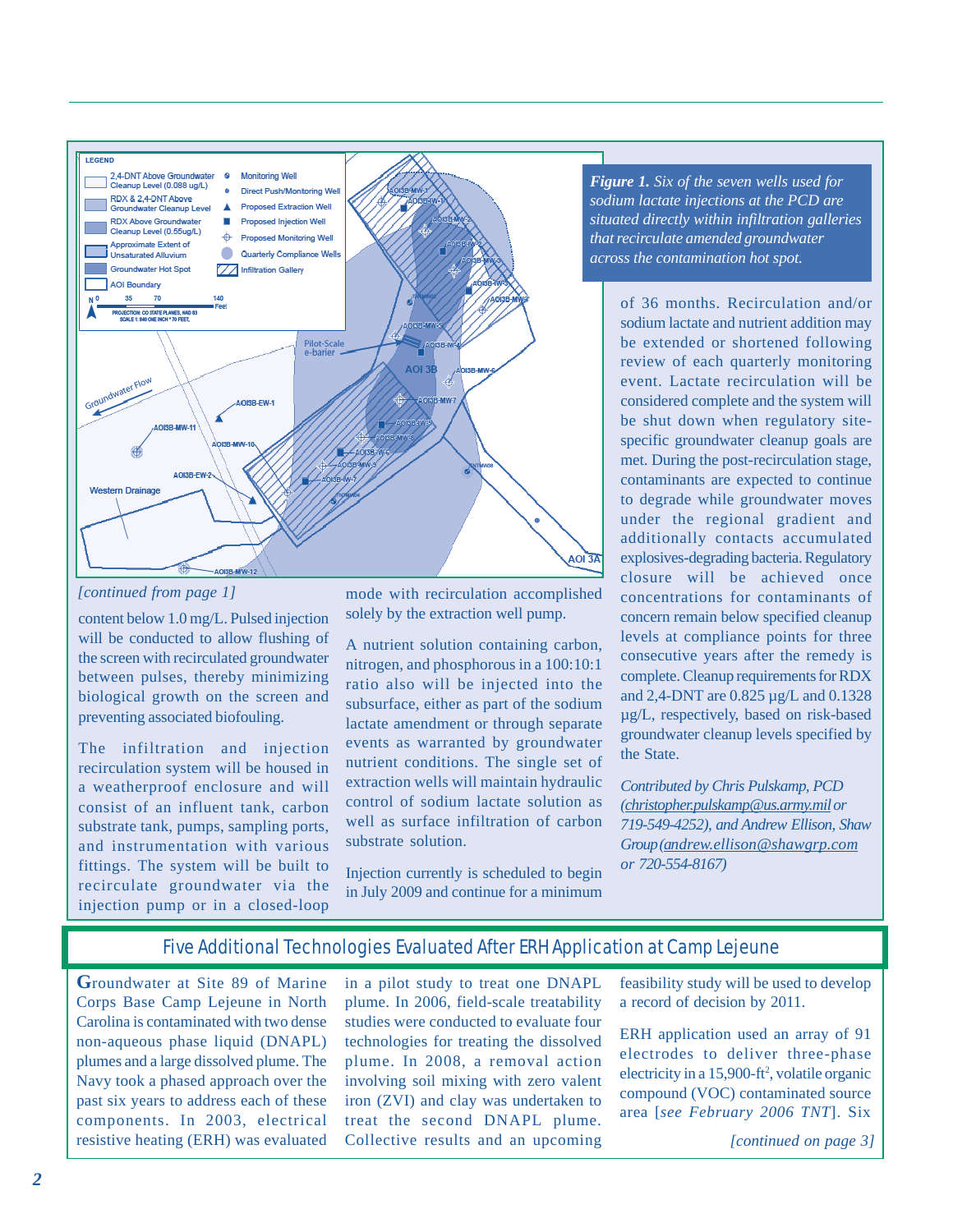#### *[continued from page 2]*

months of active subsurface heating at 100°C achieved a 97-99% reduction of VOC concentrations in groundwater and soil at the test area. The VOC bulk removal rate was as high as 440 lbs/day during peak performance, and a total of 48,000 pounds of VOCs was removed. At a unit cost of \$137/yd<sup>3</sup>, ERH project costs totaled nearly \$2.1 million for the total treatment volume of  $15,311$  yd<sup>3</sup>. ERH implementation at this site involved management of roughly 2,000,000 gallons of water from the interior of the treatment area, which was boiled off during the heating and collected for treatment and disposal.

Subsequent treatability studies evaluated performance and design criteria of four additional technologies for addressing dissolved-phase contaminants: enhanced reductive dechlorination (ERD) by injecting emulsified vegetable oil (EVO) and sodium lactate, chemical reduction by way of ZVI injection using pneumatic fracturing, air sparging through a horizontal directional drilled (HDD) well, and a permeable reactive barrier (PRB) with mulch as a reactive medium. Each technology was evaluated on the basis of contaminant reductions and radius of influence (ROI). Study area selection was based on site layout, plume location, and avoidance of interaction among the four subareas. For example, the horizontal well was placed in an isolated elongated plume, and the PRB was constructed in the downgradient portion of the plume.

Field activities began with installing 11 new monitoring wells. Baseline samples were collected from new and existing wells in each subarea, and groundwater was monitored throughout the study. Highest baseline concentrations of predominant contaminants of concern in the study area were 21,000 µg/L for trichloroethene (TCE) and 14,000 µg/L for 1,1,2,2-tetrachloroethane (PCA). Results of the treatability studies for the dissolved-phase plume were as follows:

- *ERD through EVO/Lactate Injection:* Over one week, approximately 3,050 pounds of EVO and 3,300 pounds of sodium lactate were injected into the subsurface through four borings and chased with water (Figure 2). The injection depth interval was 10 to 25 ft below ground surface (bgs). Groundwater samples were collected from five monitoring wells one, three, and six months after the injection. Monitoring indicated a maximum 35-foot ROI surrounding each ERD injection location and an average TCE reduction from 333 to 8.7 µg/L. Analysis of field parameters, daughter products, natural attenuation indicator parameters, and microorganisms also suggested that reductive dechlorination had occurred.
- *Chemical Reduction through ZVI Injection and Pneumatic Fracturing:* Over one week, approximately 11,600 pounds of ZVI carried by nitrogen gas were injected into the subsurface through six borings with the aid of pneumatic fracturing. The injection interval was 12.5 feet to 25 feet bgs. Due to a high water table, pulsing was conducted to avoid daylighting of nitrogen gas to the surface near the injection

point, which would significantly reduce the ROI. This approach inadequately fractured the formation and resulted in poor ZVI distribution across the target area. Sampling of five monitoring wells one, three, and six months after the injection showed no reduction in contaminant concentrations. Oxidation-reduction potential (ORP) declined over the monitoring period, indicating that subsurface conditions were slowly becoming favorable for reductive dechlorination.

*[continued on page 4] Air Sparging in HDD:* Air was delivered through a 600-foot HDD sparge well with a 240-foot-long screen approximately 40 feet bgs near an existing building. The system was activated in December 2006 and operated continuously for approximately six months with an air compressor "up time" of 89%. After three months of air sparging, pneumatic fracturing was conducted in four borings spaced 50 feet apart along the axis of the horizontal well screen, at 3-foot intervals from 12.5 to 25 feet bgs. Monthly monitoring was conducted at eight groundwater monitoring wells and three soil vapor wells. Results indicated a 60-foot ROI from the sparge well, with little ROI enhancement from pneumatic



*Figure 2. EVO and sodium lactate were injected into the subsurface and chased with water in one treatability study area at Site 89.*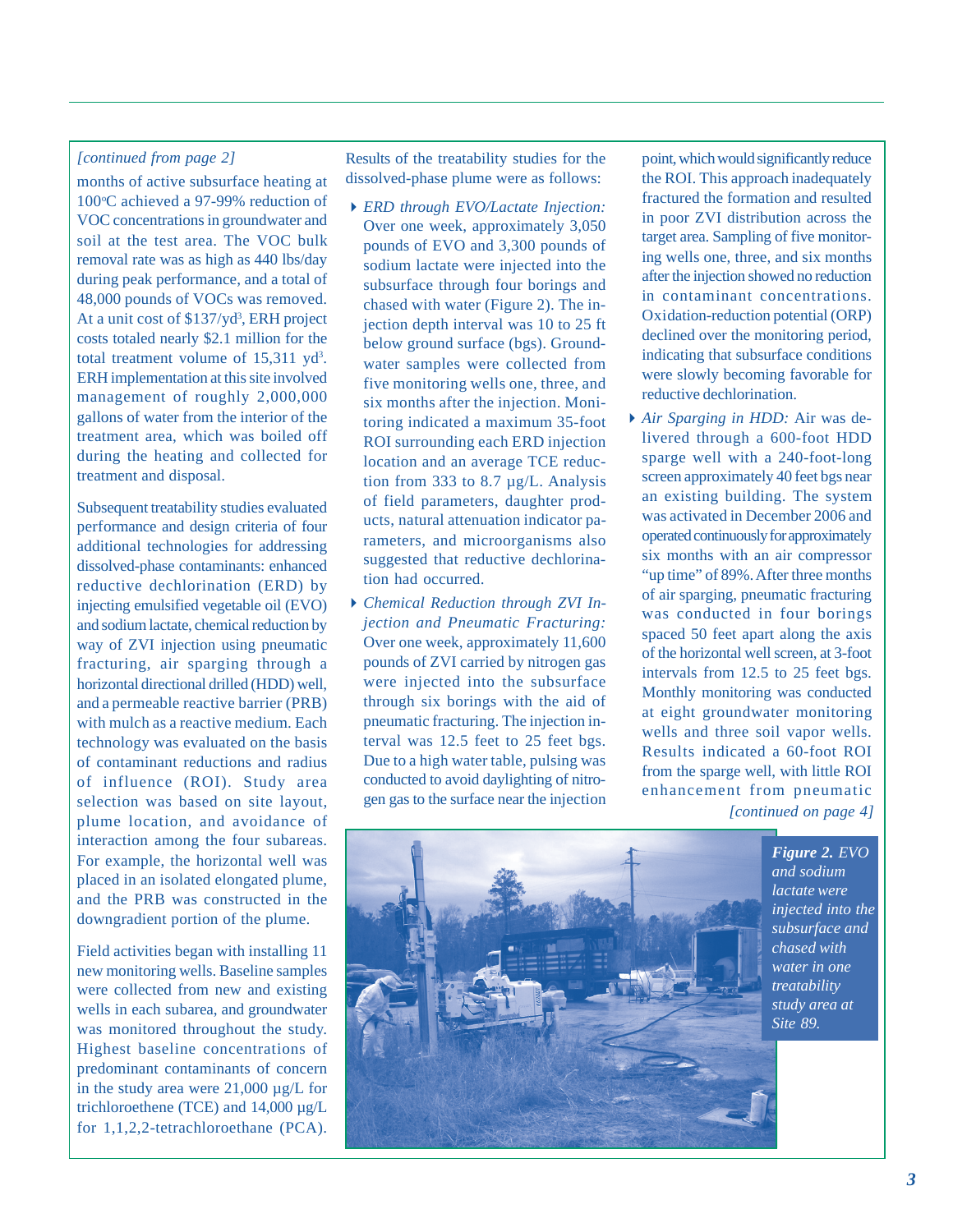|                                         | <b>ERD</b> via EVO     | Chemical           | Air Sparging in                               | PRB with    |
|-----------------------------------------|------------------------|--------------------|-----------------------------------------------|-------------|
|                                         | and Lactate            | Reduction via ZVI* | <b>Horizontal Well</b>                        | Mulch       |
| <b>TCE Reduction</b>                    | 94-99%                 | Nil                | Average 91% (shallow)<br>Average 96% (deeper) | 97% in wall |
| <b>Estimated Radius</b><br>of Influence | 35 ft                  | Nil                | 60 ft                                         | N/A         |
| <b>Cost per Treatment</b>               | \$9.71/yd <sup>3</sup> | N/A                | $$5.25$ /yd <sup>3</sup>                      | N/A         |
| Volume                                  | \$0.13/gal             | \$95.44/gal        | \$0.07/gal                                    | \$0.05/gal  |

\* The minimum reduction in contaminant concentrations, as well as the high cost of reactive media, resulted in no further consideration of ZVI injections at site 89.

#### *[continued from page 3]*

fracturing. Average TCE concentrations decreased from 875 to 58 µg/L. Soil vapor concentrations increased during active sparging, but site-specific screening criteria (based on industrial exposure) were not exceeded.

*PRB with Mulch:* A one-pass continuous trencher was used to construct a 210- by 2-foot trench to a depth of 25 feet, which intercepted groundwater flowing to an onsite creek at a rate of 0.14 ft/day. Approximately 200 yd<sup>3</sup> of mulch from the base's recycling area and 480 yd<sup>3</sup> of sand were placed in the trench to achieve a ratio of 40% mulch as a reactive medium and 60% sand as an aggregate. Groundwater monitoring included sampling at 11 monitoring wells one, three, and six months after PRB construction. Average TCE groundwater concentrations in the wall decreased from 13,573 to 442 µg/L. Study results indicated favorable conditions for contaminant degradation (low ORP, high total organic carbon, and low dissolved oxygen) but determination of PRB effectiveness over the six-month study was limited by slow groundwater flow.

Overall effectiveness of each technology was evaluated during the treatability study in terms of reducing concentrations of chlorinated VOCs within the surficial aquifer while balancing the technology's cost and implementation ease (Figure 3).

Soil mixing with ZVI and clay was used last year to treat the second DNAPL area. In this process, ZVI reacts with contaminants to destroy them, while the bentonite clay promotes uniform ZVI distribution during mixing and reduces hydraulic conductivity and associated contaminant migration. Source area contamination extends to approximately 25 feet bgs and encompasses 30,000 yd<sup>3</sup> of soil containing an estimated 62,000 pounds of solvents. A total of 900 tons of ZVI and 1,082 tons of bentonite were mixed into 515 overlapping columns, while off-gas was collected and treated with activated carbon. Treatability tests indicated an optimum mix of 2% ZVI and 3% clay. The first round of quarterly monitoring indicated favorable results, with a 99.7% reduction of total VOCs in soil and 92% reduction of total VOCs in groundwater; both TCE and PCA concentrations decreased more than 99%. The unit cost for soil mixing was

*Figure 3. Final evaluation of feasible technologies at Site 89 indicated that ERD and air sparging could effectively address the dissolved-phase plume.*

approximately \$94/yd<sup>3</sup>, for a total treatment cost of \$2.82 million.

The Navy anticipates moving forward with a site-wide feasibility study (FS) next year to focus on the dissolved groundwater plume. The FS will evaluate air sparging and ERD combined with monitored natural attenuation (MNA) and land use controls. Based on the treatability study results, air sparging with a horizontal well may be expanded to treat elevated VOC concentrations across the entire site. MNA will be relied upon to treat portions of the site where contaminant degradation is documented.

# *Contributed by David Cleland, NAVFAC Mid-Atlantic*

*(david.t.cleland@navy.mil or 757-322-4851), Gena Townsend, EPA Region 4 (townsend.gena@epa.gov or 404-562-8638), and Chris Bozzini, CH2M Hill (chris.bozzini@ch2m.com or 704-544-5163)*

# Pilot Tests Lead to Full-Scale ISCO Using Sodium Permanganate in Fractured Bedrock

**T**wo-phase pilot testing of in-situ chemical oxidation (ISCO) using sodium permanganate  $(NaMnO<sub>4</sub>)$  was conducted in 2000-2001 at the Tenneco Automotive site in Hartwell, GA, to evaluate feasibility of using ISCO to remediate a dissolvedphase trichloroethene (TCE) plume in a fractured bedrock aquifer [*see May 2004 TNT*]. The ISCO pilot was initiated to develop an alternate remedy for the offfacility plume; pump and treat technology was initially considered. Difficulties in

groundwater remediation were compounded by offsite plume migration through connective fractures to 52 adjacent residential and commercial properties. Pilot test results demonstrated

*[continued on page 5]*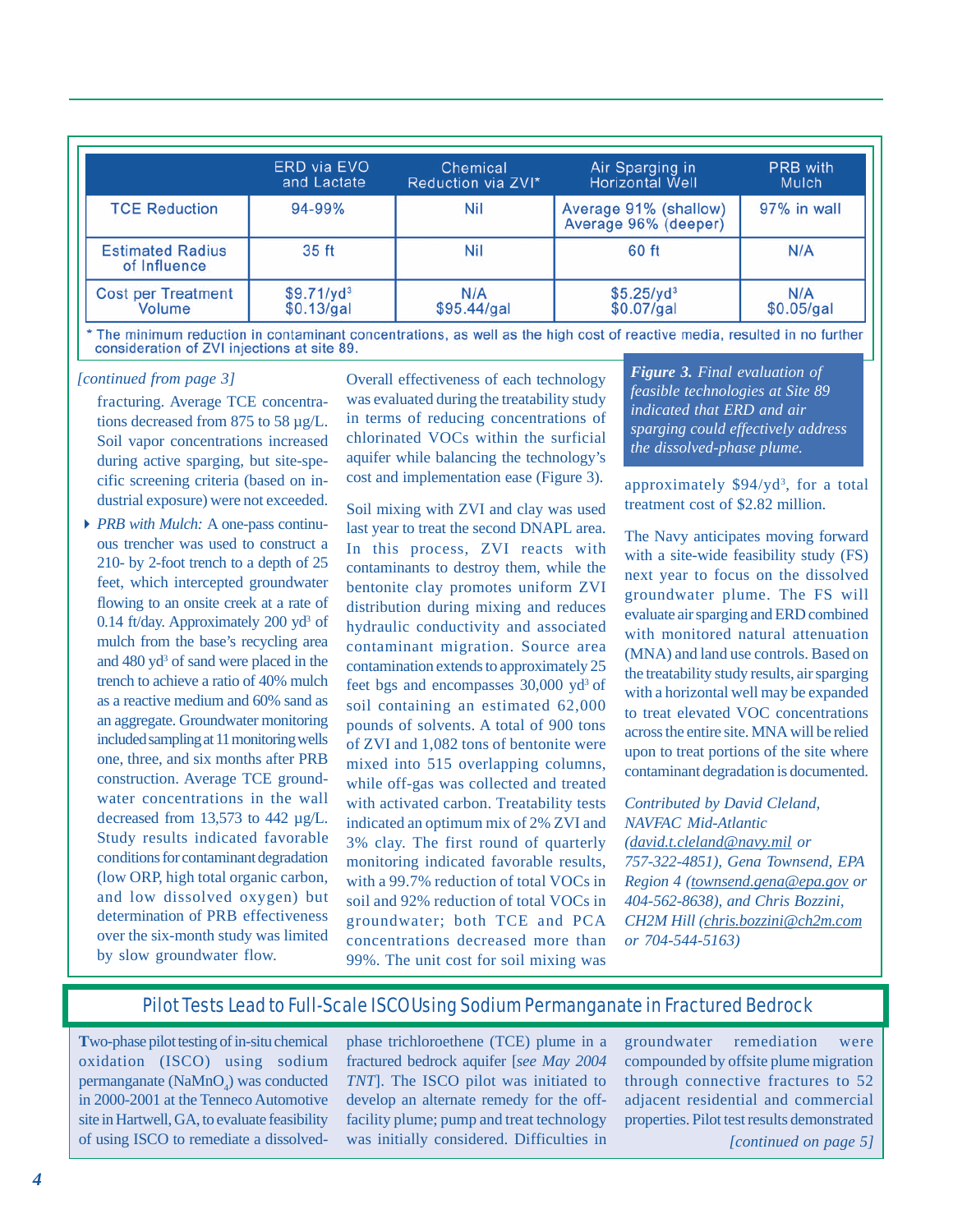## *[continued from page 4]*

that ISCO could effectively remediate chlorinated volatile organic compounds (CVOCs), which led to full-scale ISCO implementation in 2003. The pilot test also highlighted the need for developing an effective hydrogeologic conceptual model in this type of complex geologic regime, namely fractured bedrock.

Prior to pilot testing, TCE was present in groundwater at concentrations reaching 12,000 μg/L in an onsite well and 330 μg/L in an offsite commercial well in the north plume area. The site is situated in Piedmont metamorphic and granite rocks that have weathered into a 20- to 50-ft layer of residual soil (saprolite) near ground surface. Hydraulic conductivity of the saprolite is approximately  $1x10^{-4}$  cm/s. A more permeable zone of partially weathered rock (PWR) exists beneath the saprolite and above unweathered bedrock, at a typical depth of 50-60 ft bgs. Impacted groundwater exists primarily in the PWR, which has an average hydraulic conductivity of  $1x10^2$  cm/s (30 ft/day) and an average groundwater flow rate of 100 ft/yr in the offsite plume area. A

bifurcated TCE plume in the unconfined PWR aquifer extends approximately 1,800 feet west beneath the facility and nearly 1,700 feet northeast into adjacent offsite properties (Figure 4).

The Phase I pilot test was conducted using an existing recovery well and a single monitoring well located approximately 30 feet from the recovery well. The initial field injection employed one gallon of a 40%  $\text{NaMnO}_4$  solution mixed with the monitoring well water to produce a 2.5% solution that was injected into the subsurface through the well. Post-injection testing of water quality parameters such as pH, temperature, dissolved oxygen, and ORP indicated that oxidation of TCE by NaMnO<sub>4</sub> had occurred. Direct correlations between the lowest TCE concentration and an increased chloride concentration (3:1 ratio) and the highest ORP measurement provided additional evidence of TCE oxidation.

Phase II pilot testing was conducted using an existing offsite monitoring well screened in the PWR and located on commercial property with the highest offsite TCE concentration in groundwater (330 μg/L). Four additional PWR monitoring wells were installed upgradient of the existing

monitoring well at 20-ft intervals. A total of 7,780 gallons with an average NaMnO<sub>.</sub> concentration of 210 mg/L was injected into a single well during four events in May 2001. Over the next three months, four additional 500-gallon injections were completed with  $NaMnO<sub>4</sub>$ concentrations of 5,600 mg/L. Phase II results indicated that TCE concentrations in each of the monitoring wells decreased significantly after the  $\text{NaMnO}_4$  injections.

Overall pilot results indicated that no daughter products had formed, oxidant demand was minimal (less than 10 mg/ L), and TCE concentrations were reduced to below the maximum contaminant level  $(5 \mu g/L)$  in three of the five wells. In addition,  $\text{NaMnO}_4$  was highly persistent in the aquifer (more than one year), no screen fouling was observed, and metal mobilization did not occur. The results of pilot-scale ISCO prompted refinement of the site conceptual model to include a better understanding of fracture porosity in the PWR.

Current full-scale ISCO implementation has built upon lessons learned during the

> two pilot tests, the most important of which was the need to use relatively small injection volumes (only a fraction of estimated pore volume) in order to minimize displacement of treated groundwater. Full–scale operations began with the installation of 12 new wells,

> > *[continued on page 6]*

*Figure 4. Groundwater flow from the bifurcated TCE plume is toward Lake Hartwell to the west and Jail House branch to the north of the Tenneco Automotive Site.*



*5*